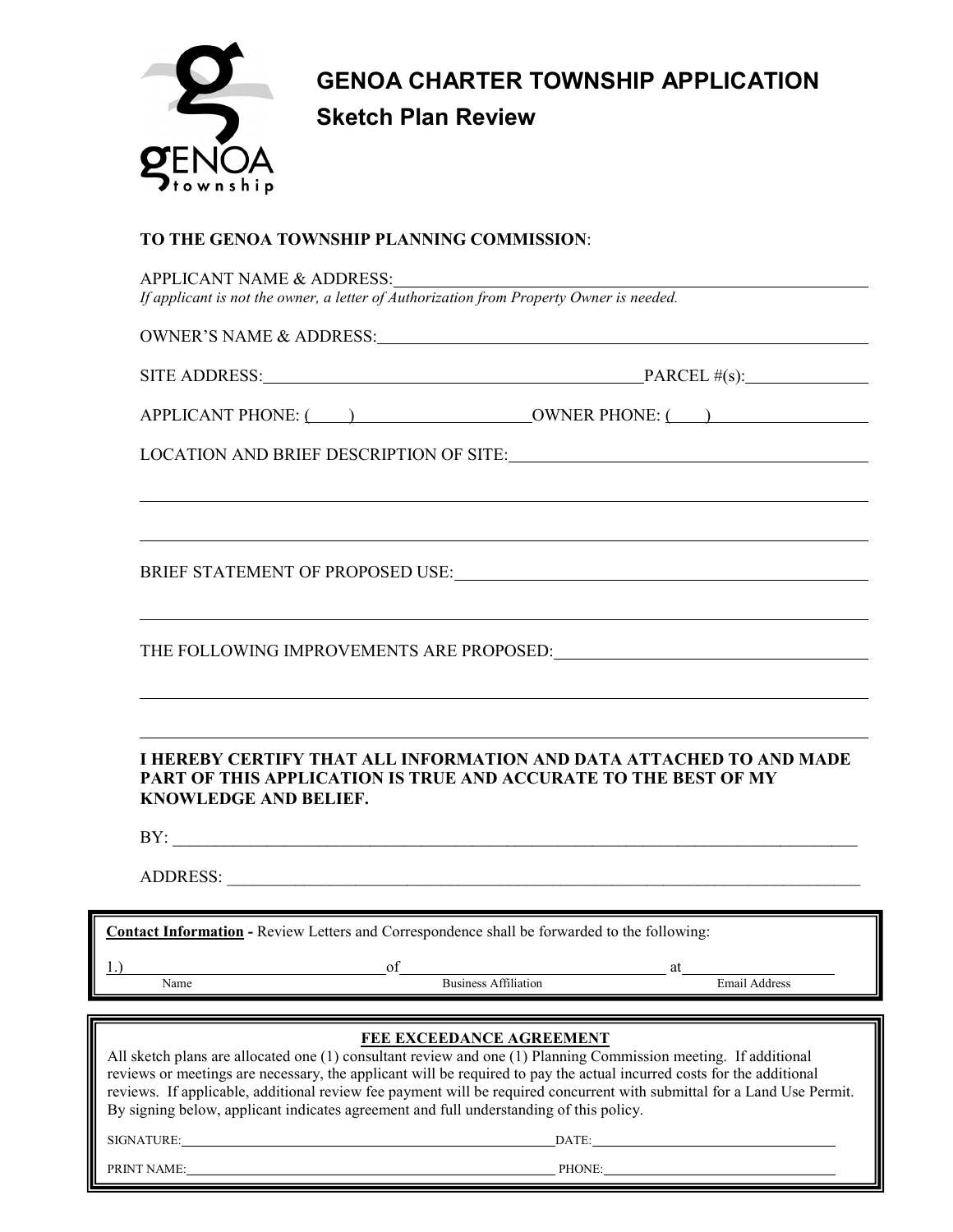# **STEP-BY-STEP INSTRUCTIONS FOR SKETCH PLAN REVIEW (WITH OR WITHOUT SPECIAL LAND USE)**

SUBMIT ALL MATERIALS TO: Community Development Director, Genoa Township Hall, 2911 Dorr Road, Brighton, Michigan 48116.

# **STEP 1: Pre-Application Meeting** *(Optional)*

Staff and consultants are available for this introductory meeting on the  $2<sup>nd</sup>$  and  $4<sup>th</sup>$  Monday of every month at the request of the applicant. See [Application Meeting Request Form.](http://genoa.org/contentfiledata/download/1469)

# **STEP 2: Submit Application**

The Planning Commission will consider your application during their regularly scheduled meeting after consultant reviews. The meeting date is determined by the date you submit a complete application and will be strictly followed. See th[e Planning Commission Submittal Schedule](http://genoa.org/contentfiledata/download/1310) for details. The following documents \***must**\* go through the Township office before going to consultant review. *Submittal requirements include:*

- 1. This Sketch Plan Application (one copy)
- 2. Sketch Plan (four large copies, folded)
- 3. Two  $(2)$  11 X 17 copies of site plans.
- 4. If your project includes Special Land Use, also submit and Environmental Impact Assessment (four copies)
- 5. Related Details Specification, if necessary (lighting details, renderings, etc.)
- 6. Reduced-File-Size **collated/combined** pdf of all submittal materials (on disk)
- 7. Review Fees. These \***must**\* be paid at time of submission. See [Fee Schedule.](http://www.genoa.org/contentfiledata/download/14)

# **STEP 3: Review of Your Application by Township Consultants**

Your application is reviewed by fire, engineering, and community planning professionals. As the applicant, you will receive their comments approximately two weeks after your submittal.

# **STEP 4: Planning Commission Review at Public Hearing**

Held at Genoa Township Hall, the second Monday of each month at 6:30 p.m.

#### *If a Special Land Use is included in your project, proceed to STEP 5 and 6. If there is no Special Land Use, proceed to "NEXT STEPS" on next page.*

# **STEP 5: Submit Revised Materials for Genoa Township Board of Trustees**

After Planning Commission approval, your case will go before the Board. The Board meets on the 1<sup>st</sup> and  $3<sup>rd</sup>$  Monday of each month. To allow for the preparation of Planning Commission minutes and to allow the applicant time to address changes required by the Planning Commission, projects \***will not\*** be reviewed by the Township Board on the Monday immediately following a Planning Commission meeting. (Board-agenda submittals are required the Monday *before* the Board meeting by 1:00 p.m.) *Submittals should reflect any changes required by the Planning Commission and include:*

- 1. Sketch Plan (one copy)
- 2. Environmental Impact Assessment and other supporting information (four copies)
- 3. Reduced-File-Size pdf of all submittal materials (on disk)

# **STEP 6: Board of Trustees' Review at Regular Meeting**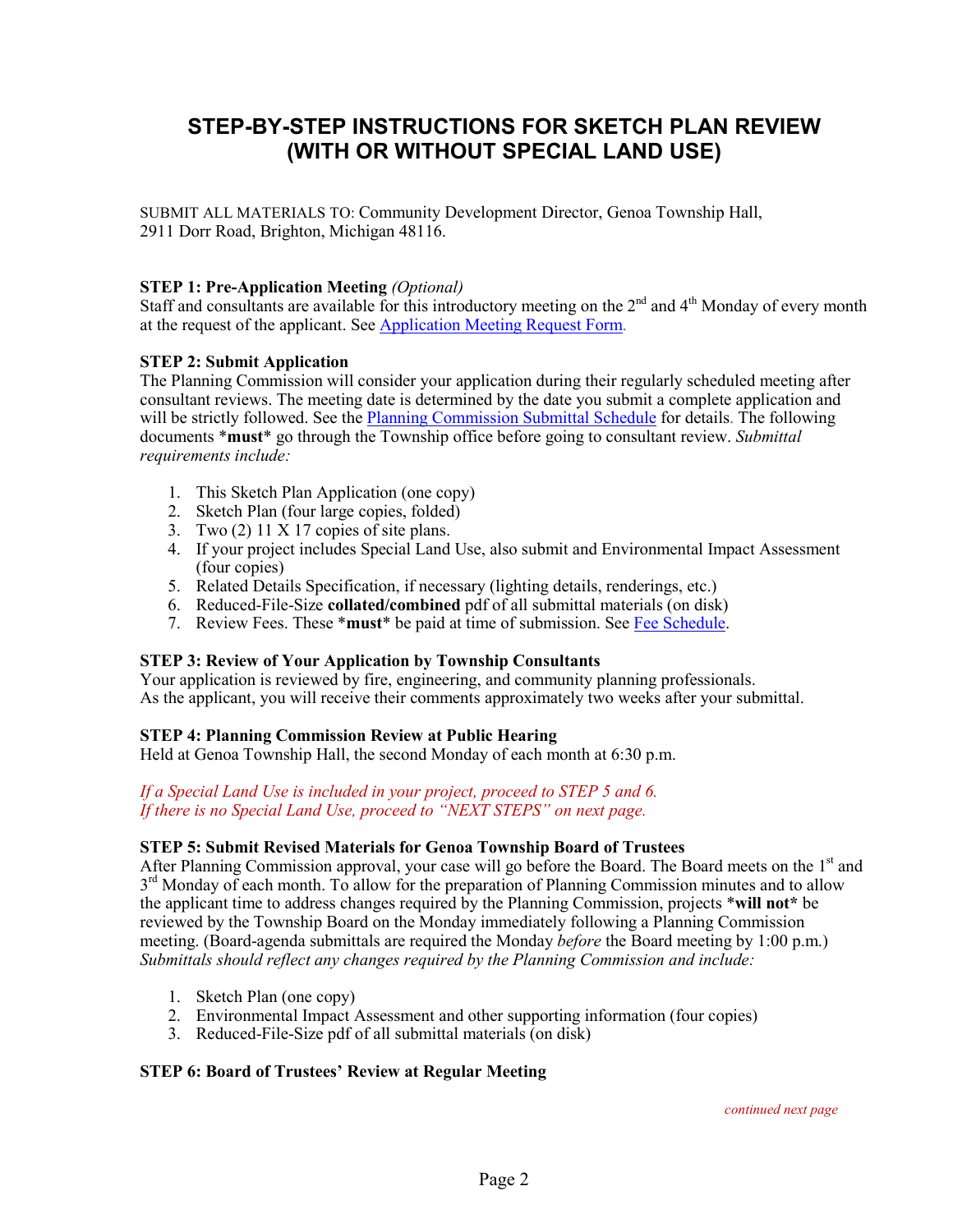**NEXT STEPS:** If approved by the Township Board, a Land-Use Permit shall be obtained prior to seeking County Building and related permits.

# **Apply for Land-Use Permit with Genoa Township Planning Department**,

- submitting the following:
- 1. Construction Plans and Site Plans (three copies) *All conditions of Township Board approval must be satisfied prior to issuance of the Land-Use Permit.*
- 2. Complete [Land Use Permit Form](http://www.genoa.org/contentfiledata/download/28)
- 3. Fees Paid

| Commercial/Industrial               | \$150.00                     |
|-------------------------------------|------------------------------|
| <b>New Construction Residential</b> | $$75.00$ (per unit)          |
| Sewer Tap Fee                       | to be determined by Township |
| Water Tap Fee                       | to be determined by Township |
| Meter Fee                           | to be determined by Township |

# **Contact [MHOG Utilities](http://www.genoa.org/departments/utilities) for Construction Plan Review Process (if required).**

Projects involving the installation of public infrastructure will incur a construction plan review and inspection fee. Before construction, a budget will be established and funds will be placed in escrow**.** 

#### **Contact Livingston County**:

[Drain Commissioner](http://www.livgov.com/drain/Pages/default.aspx) **[Addressing](http://www.livgov.com/gis/Pages/Addressing.aspx)** [Health Department](http://www.livgov.com/health/eh/Pages/default.aspx) **[Building Department](http://www.livgov.com/building/Pages/default.aspx)**